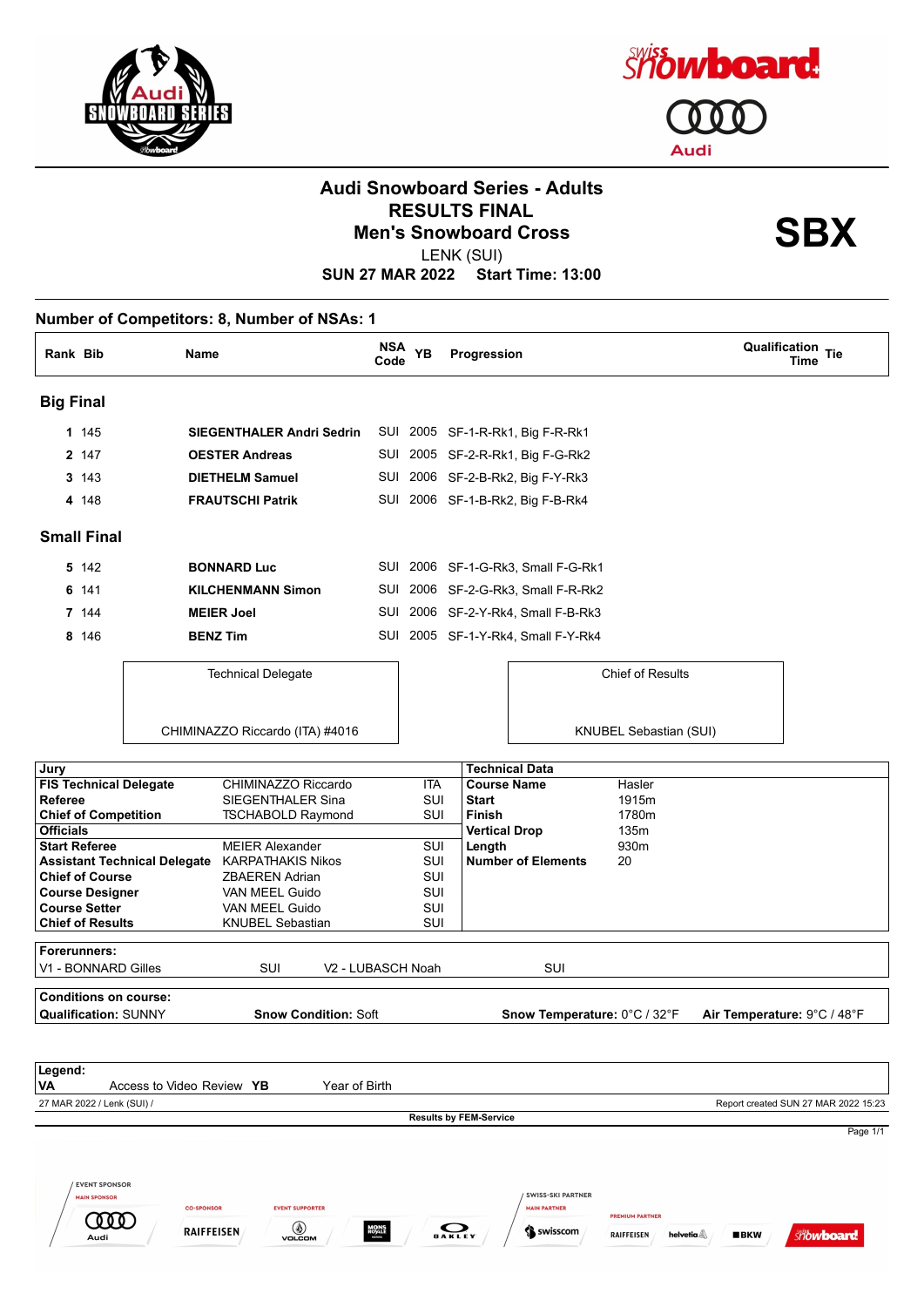



## **Audi Snowboard Series - Adults RESULTS FINAL<br>Women's Snowboard Cross**<br>
LENIX (SLII)

LENK (SUI)

| Rank Bib                      | Name                                |                                 | <b>NSA</b><br>Code | <b>YB</b>  | Progression                     | <b>Qualification Tie</b><br>Time |
|-------------------------------|-------------------------------------|---------------------------------|--------------------|------------|---------------------------------|----------------------------------|
| <b>Big Final</b>              |                                     |                                 |                    |            |                                 |                                  |
| 18<br>1                       |                                     | <b>DOERIG Timea</b>             |                    | SUI 2005   |                                 |                                  |
|                               |                                     | <b>Technical Delegate</b>       |                    |            | <b>Chief of Results</b>         |                                  |
|                               |                                     | CHIMINAZZO Riccardo (ITA) #4016 |                    |            | KNUBEL Sebastian (SUI)          |                                  |
| Jury                          |                                     |                                 |                    |            | <b>Technical Data</b>           |                                  |
| <b>FIS Technical Delegate</b> |                                     | CHIMINAZZO Riccardo             |                    | <b>ITA</b> | <b>Course Name</b><br>Hasler    |                                  |
| <b>Referee</b>                |                                     | SIEGENTHALER Sina               |                    | SUI        | <b>Start</b><br>1915m           |                                  |
| <b>Chief of Competition</b>   |                                     | <b>TSCHABOLD Raymond</b>        |                    | <b>SUI</b> | <b>Finish</b><br>1780m          |                                  |
| <b>Officials</b>              |                                     |                                 |                    |            | <b>Vertical Drop</b><br>135m    |                                  |
| <b>Start Referee</b>          |                                     | <b>MEIER Alexander</b>          |                    | SUI        | Length<br>930m                  |                                  |
|                               | <b>Assistant Technical Delegate</b> | <b>KARPATHAKIS Nikos</b>        |                    | SUI        | <b>Number of Elements</b><br>20 |                                  |
| <b>Chief of Course</b>        |                                     | <b>ZBAEREN Adrian</b>           |                    | <b>SUI</b> |                                 |                                  |
| <b>Course Designer</b>        |                                     | VAN MEEL Guido                  |                    | <b>SUI</b> |                                 |                                  |
| <b>Course Setter</b>          |                                     | VAN MEEL Guido                  |                    | <b>SUI</b> |                                 |                                  |
| <b>Chief of Results</b>       |                                     | <b>KNUBEL Sebastian</b>         |                    | SUI        |                                 |                                  |
| Forerunners:                  |                                     |                                 |                    |            |                                 |                                  |
| V1 - BONNARD Gilles           |                                     | <b>SUI</b>                      | V2 - LUBASCH Noah  |            | SUI                             |                                  |
| <b>Conditions on course:</b>  |                                     |                                 |                    |            |                                 |                                  |
| <b>Qualification: SUNNY</b>   |                                     | <b>Snow Condition: Soft</b>     |                    |            | Snow Temperature: 0°C / 32°F    | Air Temperature: 9°C / 48°F      |

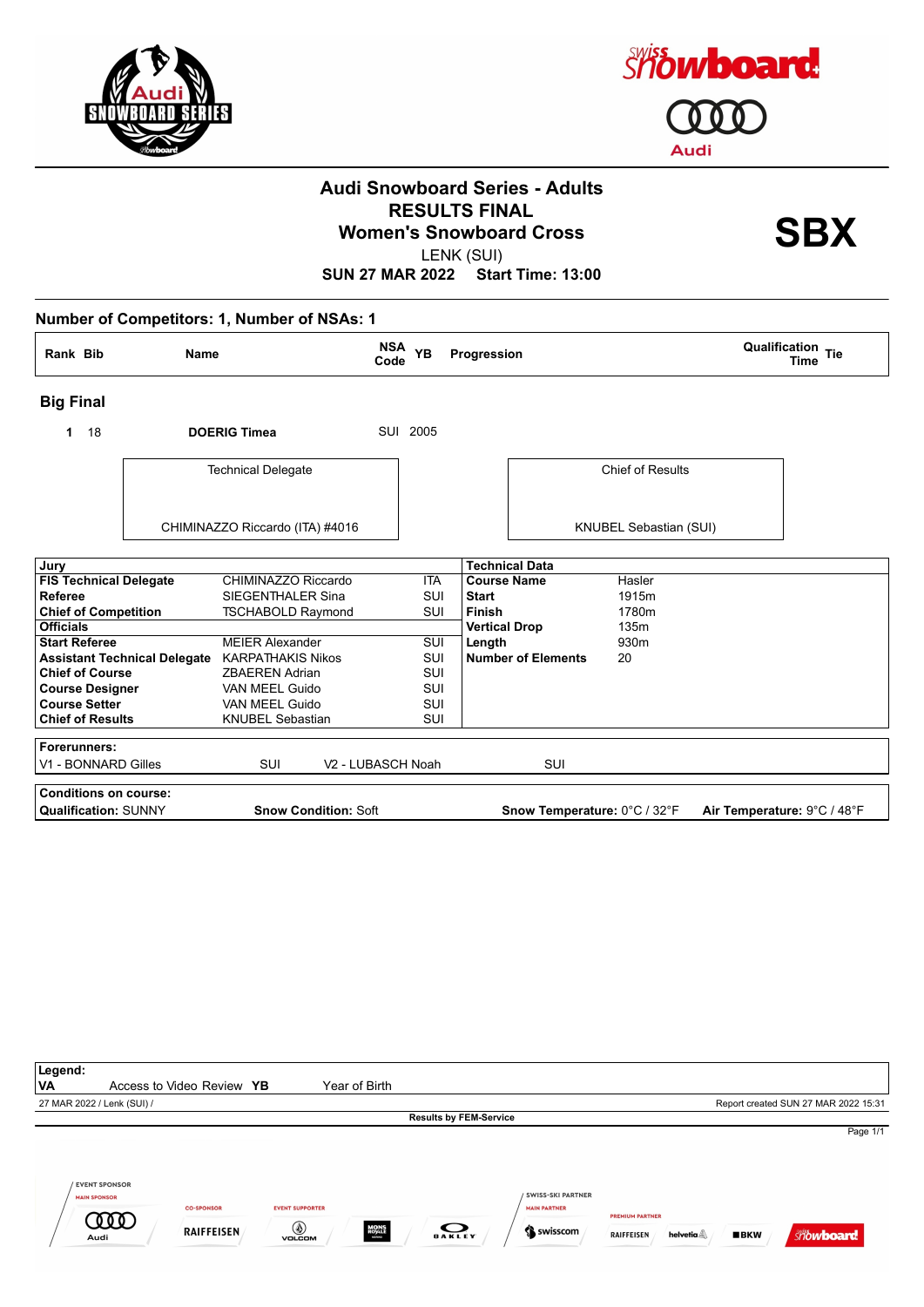



## **Audi Snowboard Series - U15 RESULTS FINAL<br>Men's Snowboard Cross**<br> **SBX**

LENK (SUI)

**SUN 27 MAR 2022 Start Time: 13:00**

**Number of Competitors: 7, Number of NSAs: 2 Rank Bib Name NSA Code YB Qualification Time Progression Tie Big Final 1** 138 **SCHLAEPPI Kenny** SUI 2008 Big F-G-Rk1 **2** 137 **HIRSCHI Lars** SUI 2007 Big F-B-Rk2 **3** 134 **MARTY Nils** SUI 2007 Big F-R-Rk3 **Qualification DNS** 131 **AIRAUD Sacha** FRA 2008 DNS **DNS** 133 **GALLI Jan Andrea** SUI 2007 DNS **DNS** 135 **TADORIAN David** SUI 2000 DNS **DNS** 136 **BELDNER Tieni** SUI 2008 **DNS** 136 **DNS** Technical Delegate Chief of Results CHIMINAZZO Riccardo (ITA) #4016 KNUBEL Sebastian (SUI) **Jury Technical Data FIS Technical Delegate** CHIMINAZZO Riccardo ITA **Course Name** Hasler **Referee** SIEGENTHALER Sina SUI Start 1915m **Chief of Competition** TSCHABOLD Raymond SUI **Finish** 1780m **Officials Vertical Drop** 135m **Start Referee** MEIER Alexander SUI **Length** 930m **Assistant Technical Delegate** KARPATHAKIS Nikos SUI **Number of Elements** 20 **Chief of Course** ZBAEREN Adrian SUI SUI **Course Designer** VAN MEEL Guido **Course Setter** VAN MEEL Guido SUI **Chief of Results** KNUBEL Sebastian SUI **Forerunners: Conditions on course: Qualification:** SUNNY **Snow Condition:** Soft **Snow Temperature:** 0°C / 32°F **Air Temperature:** 9°C / 48°F **Legend: DNS** Did Not Start **VA** Access to Video Review **YB** Year of Birth 27 MAR 2022 / Lenk (SUI) / Report created SUN 27 MAR 2022 15:14 **Results by FEM-Service** Page 1/1**EVENT SPONSOR** SWISS-SKI PARTNER **MAIN SPONSOR EVENT SUPPORTER CO-SPONSOR HAIN PARTNER COOD O**  $\sum_{\mathbf{0} \text{ A K L E Y}}$ **RAIFFEISEN MONS**<br>ROYALE

Swisscom

**RAIFFEISEN** 

helvetia

 $BKN$ 

**Showboard**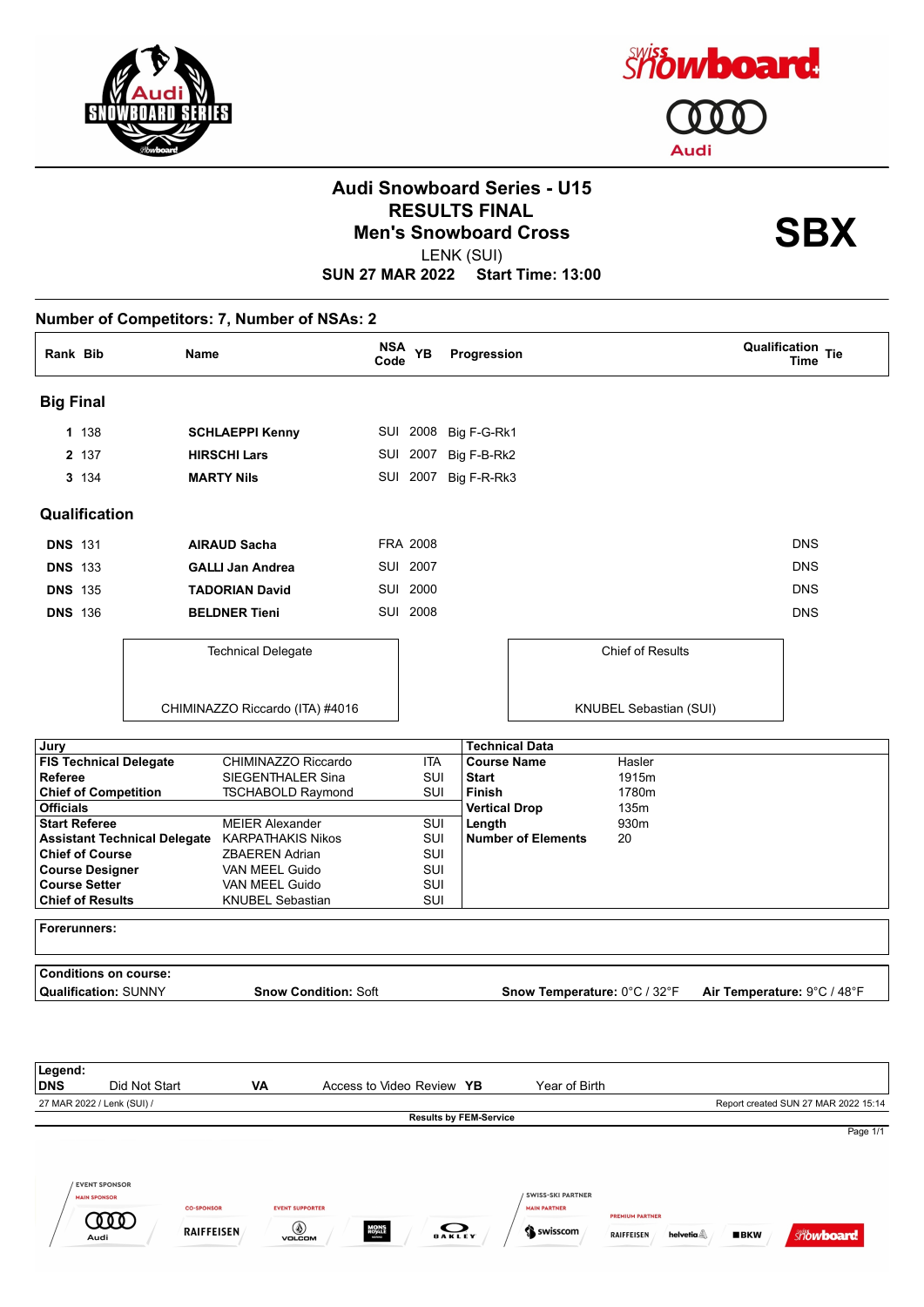



# **Audi Snowboard Series - U15 RESULTS FINAL<br>Women's Snowboard Cross**<br>
LENIX (SLII)

LENK (SUI)

| Rank Bib         |                            | Name                                                                                     | NSA<br>Code | <b>YB</b>  | Progression                   |                                    |                        |                                      | Qualification Tie<br>Time |
|------------------|----------------------------|------------------------------------------------------------------------------------------|-------------|------------|-------------------------------|------------------------------------|------------------------|--------------------------------------|---------------------------|
| <b>Big Final</b> |                            |                                                                                          |             |            |                               |                                    |                        |                                      |                           |
|                  | 1 1 2 4                    | <b>WIEDMER Noemie</b>                                                                    |             |            |                               | SUI 2007 SF-1-R-Rk1, Big F-R-Rk1   |                        |                                      |                           |
|                  | 2 122                      | <b>GUBSER Nuria</b>                                                                      |             |            |                               | SUI 2007 SF-1-G-Rk2, Big F-Y-Rk2   |                        |                                      |                           |
|                  | 3 121                      | <b>KOLLER Alina</b>                                                                      |             |            |                               | SUI 2007 SF-2-R-Rk1, Big F-G-Rk3   |                        |                                      |                           |
|                  | 4 126                      | <b>COLELLA Rosa</b>                                                                      |             |            |                               | SUI 2007 SF-2-G-Rk2, Big F-B-Rk4   |                        |                                      |                           |
|                  | <b>Small Final</b>         |                                                                                          |             |            |                               |                                    |                        |                                      |                           |
|                  | 5 123                      | <b>FREY Noelia</b>                                                                       |             |            |                               | SUI 2008 SF-2-Y-Rk4, Small F-B-Rk1 |                        |                                      |                           |
|                  | 6 127                      | <b>KUHNEN Mia</b>                                                                        |             |            |                               | SUI 2007 SF-2-B-Rk3, Small F-G-Rk2 |                        |                                      |                           |
|                  | 7 128                      | von SIEBENTHAL Xenia                                                                     |             |            |                               | SUI 2007 SF-1-B-Rk3, Small F-R-Rk3 |                        |                                      |                           |
|                  | 8 130                      | <b>WEHREN Jana</b>                                                                       |             |            |                               | SUI 2007 SF-1-Y-Rk4, Small F-Y-Rk4 |                        |                                      |                           |
|                  | Qualification              |                                                                                          |             |            |                               |                                    |                        |                                      |                           |
| <b>DNS 125</b>   |                            | von GUNTEN Victoria                                                                      |             | SUI 2007   |                               |                                    |                        |                                      | <b>DNS</b>                |
|                  |                            | <b>Technical Delegate</b>                                                                |             |            |                               |                                    | Chief of Results       |                                      |                           |
|                  |                            | CHIMINAZZO Riccardo (ITA) #4016                                                          |             |            |                               |                                    | KNUBEL Sebastian (SUI) |                                      |                           |
| Jury             |                            |                                                                                          |             |            | <b>Technical Data</b>         |                                    |                        |                                      |                           |
|                  |                            | <b>FIS Technical Delegate</b><br>CHIMINAZZO Riccardo                                     |             | ITA        | <b>Course Name</b>            |                                    | Hasler                 |                                      |                           |
| Referee          |                            | SIEGENTHALER Sina<br><b>Chief of Competition</b><br><b>TSCHABOLD Raymond</b>             |             | SUI<br>SUI | <b>Start</b><br>Finish        |                                    | 1915m<br>1780m         |                                      |                           |
| <b>Officials</b> |                            |                                                                                          |             |            | <b>Vertical Drop</b>          |                                    | 135m                   |                                      |                           |
|                  | <b>Start Referee</b>       | <b>MEIER Alexander</b>                                                                   |             | SUI        | Length                        |                                    | 930m                   |                                      |                           |
|                  | <b>Chief of Course</b>     | <b>Assistant Technical Delegate</b><br><b>KARPATHAKIS Nikos</b><br><b>ZBAEREN Adrian</b> |             | SUI<br>SUI |                               | <b>Number of Elements</b>          | 20                     |                                      |                           |
|                  | <b>Course Designer</b>     | VAN MEEL Guido                                                                           |             | SUI        |                               |                                    |                        |                                      |                           |
|                  | <b>Course Setter</b>       | VAN MEEL Guido                                                                           |             | SUI        |                               |                                    |                        |                                      |                           |
|                  | <b>Chief of Results</b>    | <b>KNUBEL Sebastian</b>                                                                  |             | SUI        |                               |                                    |                        |                                      |                           |
|                  | <b>Forerunners:</b>        |                                                                                          |             |            |                               |                                    |                        |                                      |                           |
|                  |                            |                                                                                          |             |            |                               |                                    |                        |                                      |                           |
|                  |                            |                                                                                          |             |            |                               |                                    |                        |                                      |                           |
|                  | 27 MAR 2022 / Lenk (SUI) / |                                                                                          |             |            | <b>Results by FEM-Service</b> |                                    |                        | Report created SUN 27 MAR 2022 15:13 |                           |
|                  |                            |                                                                                          |             |            |                               |                                    |                        |                                      |                           |
|                  |                            |                                                                                          |             |            |                               |                                    |                        |                                      |                           |
|                  | <b>EVENT SPONSOR</b>       |                                                                                          |             |            |                               |                                    |                        |                                      |                           |
|                  | <b>MAIN SPONSOR</b>        |                                                                                          |             |            |                               | <b>SWISS-SKI PARTNER</b>           |                        |                                      |                           |
|                  |                            | <b>CO-SPONSOR</b><br><b>EVENT SUPPORTER</b>                                              |             |            |                               | <b>MAIN PARTNER</b>                | <b>PREMIUM PARTNER</b> |                                      |                           |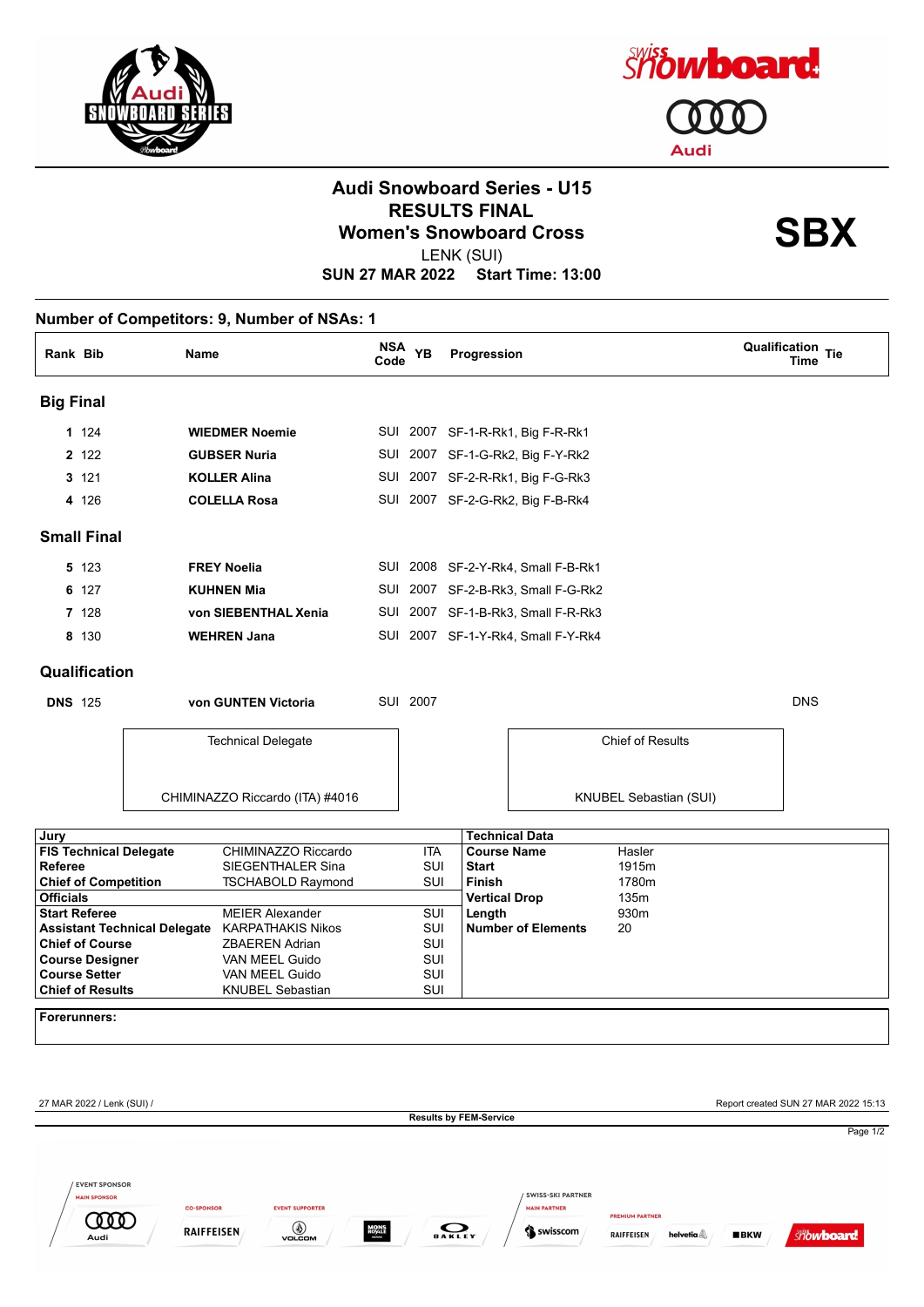



## **Audi Snowboard Series - U15 RESULTS FINAL<br>Women's Snowboard Cross**<br>
LENIX (SLII)

LENK (SUI)

| Rank Bib                                             | FIS Name<br>Code Name | NSA YB<br>Code              | Progression                  | Race<br>Points<br>Qualification $T_{\text{free}}$ Tie<br><b>Time</b> |
|------------------------------------------------------|-----------------------|-----------------------------|------------------------------|----------------------------------------------------------------------|
| Conditions on course:<br><b>Qualification: SUNNY</b> |                       | <b>Snow Condition: Soft</b> | Snow Temperature: 0°C / 32°F | Air Temperature: 9°C / 48°F                                          |
| <b>Final:</b> SUNNY                                  |                       | <b>Snow Condition: Soft</b> | Snow Temperature: 0°C / 32°F | Air Temperature: 9°C / 48°F                                          |

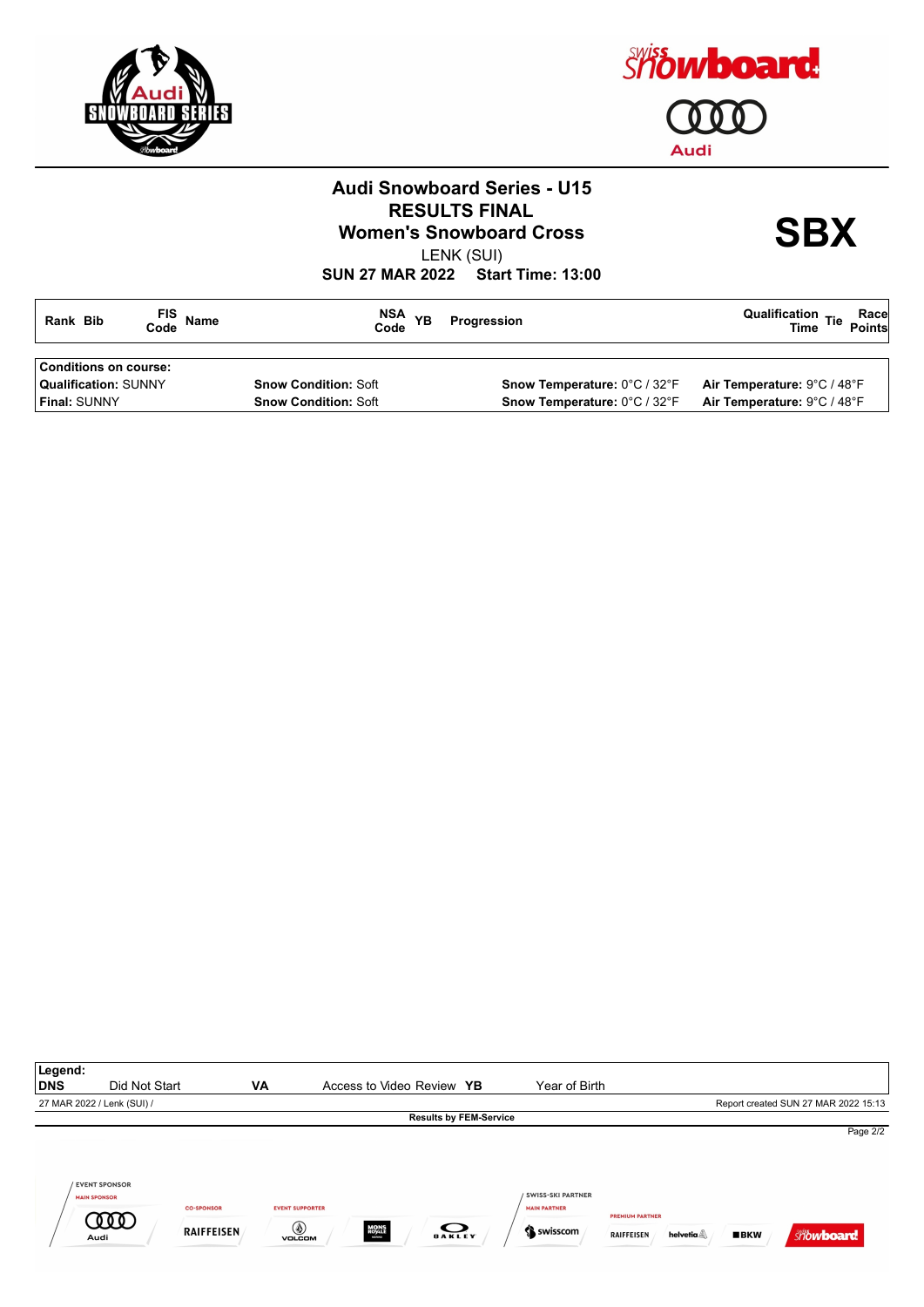



# **Audi Snowboard Series - U13 RESULTS FINAL<br>Men's Snowboard Cross**<br> **SBX**

LENK (SUI)

| Rank Bib         |                                                            | <b>Name</b>                                                                | Code                  | NSA YB     | Progression                   |                                                               |                                                                     | Qualification Tie<br><b>Time</b>                  |
|------------------|------------------------------------------------------------|----------------------------------------------------------------------------|-----------------------|------------|-------------------------------|---------------------------------------------------------------|---------------------------------------------------------------------|---------------------------------------------------|
| <b>Big Final</b> |                                                            |                                                                            |                       |            |                               |                                                               |                                                                     |                                                   |
|                  | 1 113                                                      | <b>CESARE Mattei</b>                                                       |                       |            |                               | SUI 2009 SF-1-R-Rk1, Big F-R-Rk1                              |                                                                     |                                                   |
|                  | 2 114                                                      | <b>STALDER Timon</b>                                                       |                       |            |                               | SUI 2009 SF-2-R-Rk1, Big F-G-Rk2                              |                                                                     |                                                   |
|                  | 3 111                                                      | <b>MORGER Noel</b>                                                         |                       |            |                               | SUI 2009 SF-2-G-Rk2, Big F-B-Rk3                              |                                                                     |                                                   |
|                  | 4 115                                                      | <b>PLUESS Miles</b>                                                        |                       |            |                               | SUI 2013 SF-1-G-Rk2, Big F-Y-Rk4                              |                                                                     |                                                   |
|                  | <b>Small Final</b>                                         |                                                                            |                       |            |                               |                                                               |                                                                     |                                                   |
|                  | 5 112                                                      | <b>KOCHERHANS Joshua</b>                                                   |                       |            |                               | SUI 2010 SF-2-Y-Rk4, Small F-B-Rk1                            |                                                                     |                                                   |
|                  | 6 120                                                      | <b>MEIER Gian</b>                                                          |                       |            |                               | SUI 2013 SF-2-B-Rk3, Small F-G-Rk2                            |                                                                     |                                                   |
|                  | 7 119                                                      | <b>ISELI Basil</b>                                                         |                       |            |                               | SUI 2009 SF-1-B-Rk3, Small F-R-Rk3                            |                                                                     |                                                   |
|                  | 8 118                                                      | <b>MUEHLEMANN Mats</b>                                                     |                       |            |                               | SUI 2010 SF-1-Y-Rk4, Small F-Y-Rk4                            |                                                                     |                                                   |
|                  | Qualification                                              |                                                                            |                       |            |                               |                                                               |                                                                     |                                                   |
|                  | 9 117                                                      | <b>BAECHLER Luc</b>                                                        |                       | SUI 2013   |                               |                                                               |                                                                     | 1:24.02                                           |
| 10 116           |                                                            | <b>TADORIAN Miro</b>                                                       |                       | SUI 2012   |                               |                                                               |                                                                     | 1:36.27                                           |
|                  |                                                            | <b>Technical Delegate</b>                                                  |                       |            |                               |                                                               | Chief of Results                                                    |                                                   |
|                  |                                                            |                                                                            |                       |            |                               |                                                               |                                                                     |                                                   |
|                  |                                                            | CHIMINAZZO Riccardo (ITA) #4016                                            |                       |            |                               |                                                               | KNUBEL Sebastian (SUI)                                              |                                                   |
| Jury             |                                                            |                                                                            |                       |            |                               | <b>Technical Data</b>                                         |                                                                     |                                                   |
|                  |                                                            | <b>FIS Technical Delegate</b><br>CHIMINAZZO Riccardo                       |                       | ITA        | <b>Course Name</b>            |                                                               | Hasler                                                              |                                                   |
| Referee          | <b>Chief of Competition</b>                                | SIEGENTHALER Sina<br><b>TSCHABOLD Raymond</b>                              |                       | SUI<br>SUI | <b>Start</b><br><b>Finish</b> |                                                               | 1915m<br>1780m                                                      |                                                   |
| <b>Officials</b> |                                                            |                                                                            |                       |            | <b>Vertical Drop</b>          |                                                               | 135m                                                                |                                                   |
|                  | <b>Start Referee</b>                                       | <b>MEIER Alexander</b>                                                     |                       | SUI        | Length                        |                                                               | 930m                                                                |                                                   |
|                  | <b>Chief of Course</b>                                     | <b>KARPATHAKIS Nikos</b><br><b>Assistant Technical Delegate</b>            |                       | SUI<br>SUI |                               | <b>Number of Elements</b>                                     | 20                                                                  |                                                   |
|                  | <b>Course Designer</b>                                     | ZBAEREN Adrian<br>VAN MEEL Guido                                           |                       | SUI        |                               |                                                               |                                                                     |                                                   |
|                  | Course Setter                                              | VAN MEEL Guido                                                             |                       | SUI        |                               |                                                               |                                                                     |                                                   |
|                  | <b>Chief of Results</b>                                    | <b>KNUBEL Sebastian</b>                                                    |                       | SUI        |                               |                                                               |                                                                     |                                                   |
|                  | Forerunners:                                               |                                                                            |                       |            |                               |                                                               |                                                                     |                                                   |
|                  | 27 MAR 2022 / Lenk (SUI) /                                 |                                                                            |                       |            |                               |                                                               |                                                                     | Report created SUN 27 MAR 2022 15:35              |
|                  |                                                            |                                                                            |                       |            | <b>Results by FEM-Service</b> |                                                               |                                                                     |                                                   |
|                  | <b>EVENT SPONSOR</b><br><b>MAIN SPONSOR</b><br>000<br>Audi | <b>CO-SPONSOR</b><br><b>EVENT SUPPORTER</b><br>VOLCOM<br><b>RAIFFEISEN</b> | <b>MONS</b><br>ROYALE |            | <b>OAKLEY</b>                 | <b>SWISS-SKI PARTNER</b><br><b>MAIN PARTNER</b><br>S swisscom | <b>PREMIUM PARTNER</b><br>helvetia $\triangle$<br><b>RAIFFEISEN</b> | Page 1/2<br><b>BKW</b><br><i><b>Showboard</b></i> |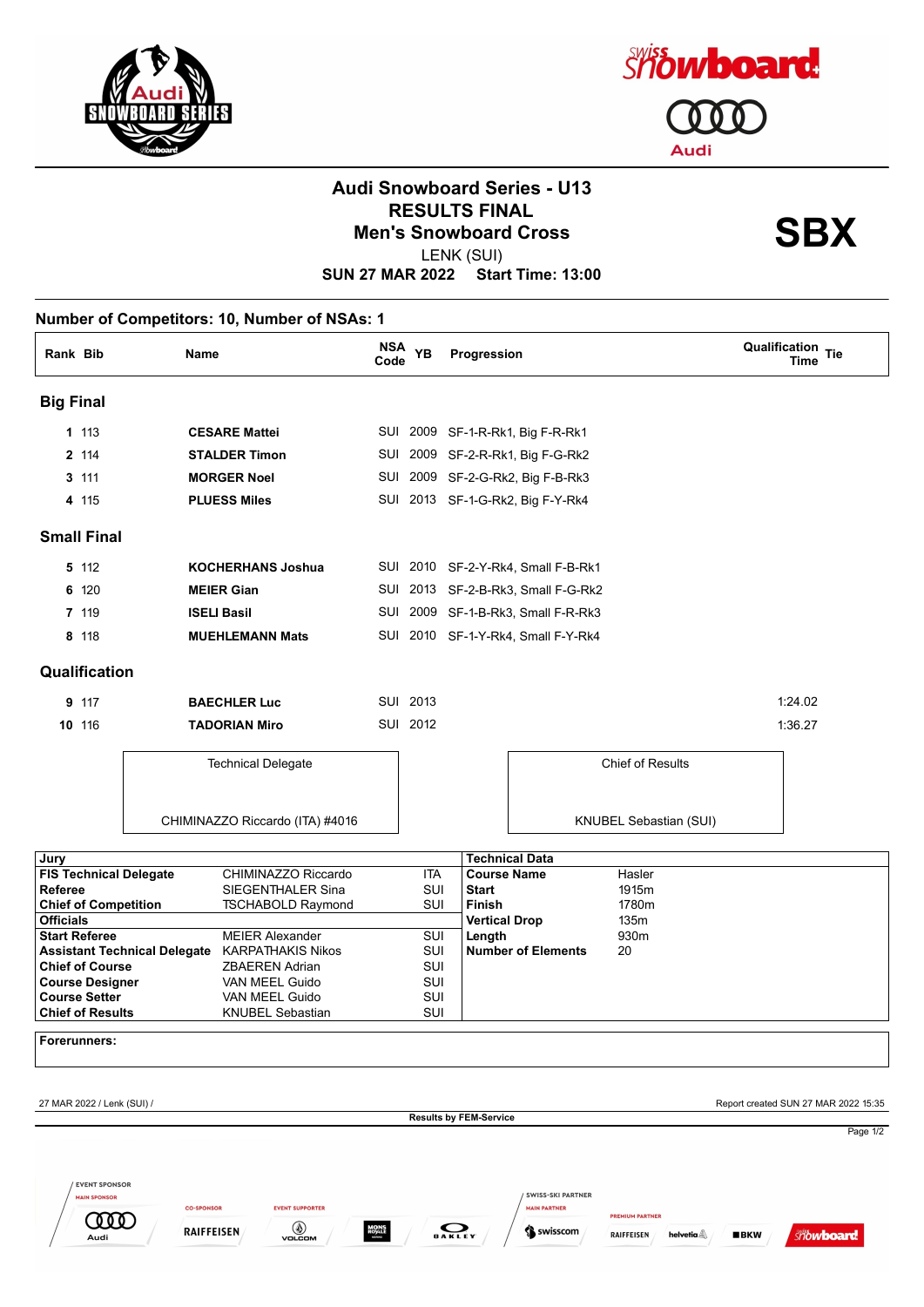



# **Audi Snowboard Series - U13 RESULTS FINAL<br>Men's Snowboard Cross**<br> **SBX**

LENK (SUI)

| Rank Bib                    | FIS Name | NSA<br>Code<br><b>YB</b>    | Progression                         | Race<br>Points<br>Qualification $T_{\text{free}}$ Tie<br><b>Time</b> |
|-----------------------------|----------|-----------------------------|-------------------------------------|----------------------------------------------------------------------|
| Conditions on course:       |          |                             |                                     |                                                                      |
| <b>Qualification: SUNNY</b> |          | <b>Snow Condition: Soft</b> | <b>Snow Temperature: 0°C / 32°F</b> | Air Temperature: 9°C / 48°F                                          |
| <b>Final:</b> SUNNY         |          | <b>Snow Condition: Soft</b> | Snow Temperature: 0°C / 32°F        | Air Temperature: 9°C / 48°F                                          |
|                             |          |                             |                                     |                                                                      |

| Legend:                     |                              |                                        |                                              |                       |                               |                                                             |                                             |                      |     |                                      |
|-----------------------------|------------------------------|----------------------------------------|----------------------------------------------|-----------------------|-------------------------------|-------------------------------------------------------------|---------------------------------------------|----------------------|-----|--------------------------------------|
| VA                          |                              | Access to Video Review YB              |                                              | Year of Birth         |                               |                                                             |                                             |                      |     |                                      |
| 27 MAR 2022 / Lenk (SUI) /  |                              |                                        |                                              |                       |                               |                                                             |                                             |                      |     | Report created SUN 27 MAR 2022 15:35 |
|                             |                              |                                        |                                              |                       | <b>Results by FEM-Service</b> |                                                             |                                             |                      |     |                                      |
|                             |                              |                                        |                                              |                       |                               |                                                             |                                             |                      |     | Page 2/2                             |
| <b>MAIN SPONSOR</b><br>Audi | <b>EVENT SPONSOR</b><br>.000 | <b>CO-SPONSOR</b><br><b>RAIFFEISEN</b> | <b>EVENT SUPPORTER</b><br>◉<br><b>VOLCOM</b> | <b>MONS</b><br>ROYALE | $\bullet$<br><b>OAKLEY</b>    | <b>SWISS-SKI PARTNER</b><br><b>MAIN PARTNER</b><br>Suisscom | <b>PREMIUM PARTNER</b><br><b>RAIFFEISEN</b> | helvetia $\mathbb A$ | BKN | <b>Showboard</b>                     |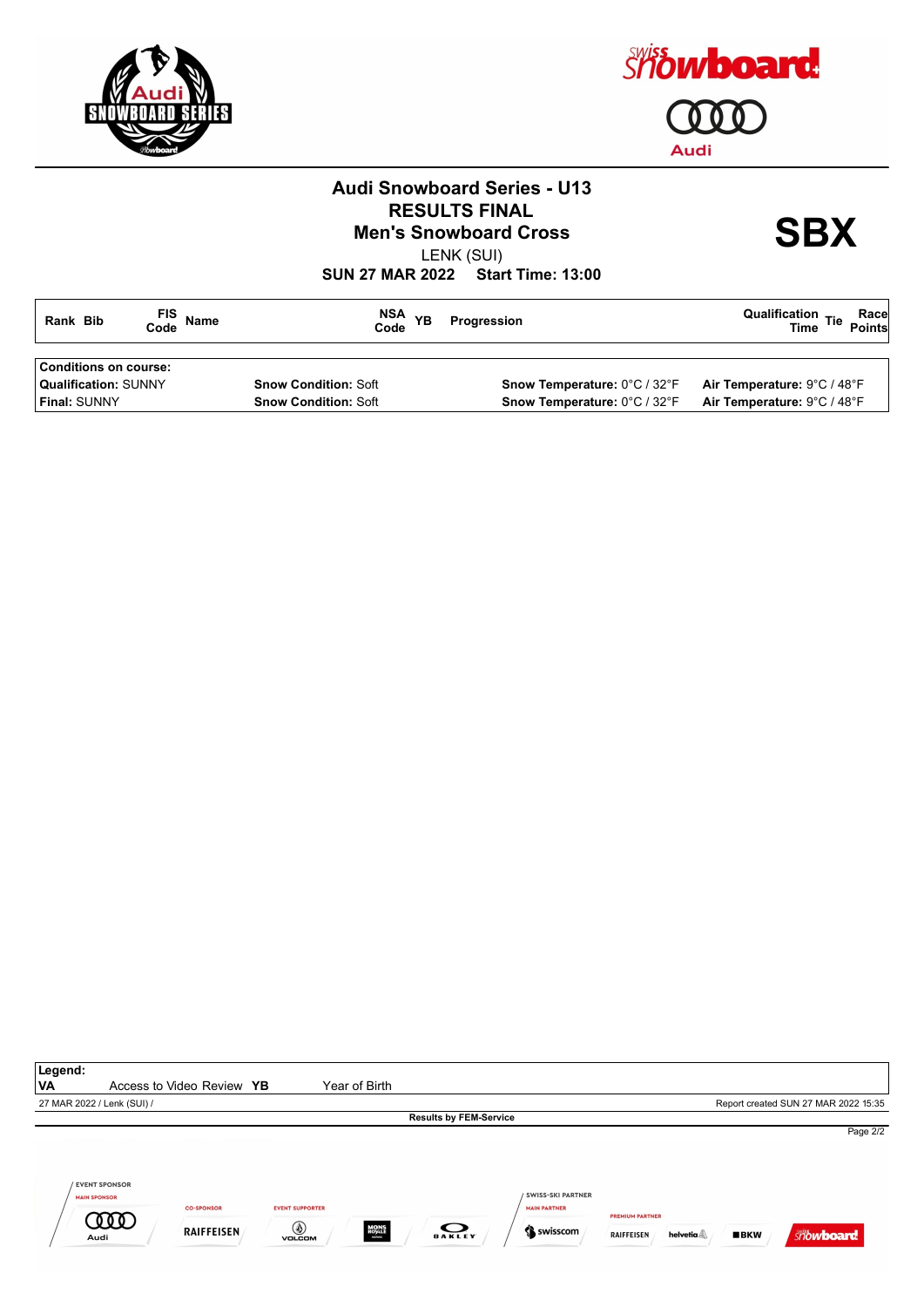



## **Audi Snowboard Series - U13 RESULTS FINAL<br>Women's Snowboard Cross**<br>
LENIX (SLII)

LENK (SUI)

|                                                 |                         | <b>Name</b>                                           | <b>NSA</b><br>Code | <b>YB</b>               | Progression                           |                                    | <b>Qualification Tie</b><br><b>Time</b> |
|-------------------------------------------------|-------------------------|-------------------------------------------------------|--------------------|-------------------------|---------------------------------------|------------------------------------|-----------------------------------------|
| <b>Big Final</b>                                |                         |                                                       |                    |                         |                                       |                                    |                                         |
| 1 101                                           |                         | <b>BAETTIG Leana</b>                                  |                    |                         |                                       | SUI 2009 SF-1-B-Rk1, Big F-B-Rk1   |                                         |
| 2 109                                           | <b>HAUSWIRTH Mia</b>    |                                                       |                    |                         |                                       | SUI 2009 SF-2-B-Rk1, Big F-Y-Rk2   |                                         |
| 3 102                                           | <b>SCHULZ Bignia</b>    |                                                       |                    |                         |                                       | SUI 2009 SF-1-R-Rk2, Big F-R-Rk3   |                                         |
| 4 104                                           |                         | <b>AFFOLTER Kim</b>                                   |                    |                         |                                       | SUI 2013 SF-2-R-Rk2, Big F-G-Rk4   |                                         |
| <b>Small Final</b>                              |                         |                                                       |                    |                         |                                       |                                    |                                         |
| 5 105                                           |                         | <b>HASLER Lynn</b>                                    |                    |                         |                                       | SUI 2011 SF-2-G-Rk3, Small F-R-Rk1 |                                         |
| 6 103                                           |                         | <b>LEDERGERBER Ena</b>                                |                    |                         |                                       | SUI 2012 SF-1-G-Rk3, Small F-G-DNF |                                         |
| Qualification                                   |                         |                                                       |                    |                         |                                       |                                    |                                         |
| <b>DNS 107</b>                                  | <b>BUEHLMANN Nia</b>    |                                                       |                    | SUI 2010                |                                       |                                    | <b>DNS</b>                              |
| <b>DNS 108</b>                                  | <b>HEER Anne-Sophie</b> |                                                       |                    | SUI 2011                |                                       |                                    | <b>DNS</b>                              |
|                                                 |                         | <b>Technical Delegate</b>                             |                    |                         |                                       | <b>Chief of Results</b>            |                                         |
|                                                 |                         | CHIMINAZZO Riccardo (ITA) #4016                       |                    |                         |                                       | KNUBEL Sebastian (SUI)             |                                         |
| Jury                                            |                         |                                                       |                    |                         |                                       | <b>Technical Data</b>              |                                         |
| <b>FIS Technical Delegate</b>                   |                         | CHIMINAZZO Riccardo                                   |                    | <b>ITA</b>              |                                       | <b>Course Name</b><br>Hasler       |                                         |
| <b>Referee</b>                                  |                         | SIEGENTHALER Sina                                     |                    | <b>SUI</b>              | <b>Start</b>                          | 1915m                              |                                         |
| <b>Chief of Competition</b><br><b>Officials</b> |                         | <b>TSCHABOLD Raymond</b>                              |                    | <b>SUI</b>              | <b>Finish</b><br><b>Vertical Drop</b> | 1780m<br>135m                      |                                         |
| <b>Start Referee</b>                            |                         | <b>MEIER Alexander</b>                                |                    | $\overline{\text{SUI}}$ | Length                                | 930m                               |                                         |
|                                                 |                         | <b>Assistant Technical Delegate KARPATHAKIS Nikos</b> |                    | SUI                     |                                       | <b>Number of Elements</b><br>20    |                                         |
| <b>Chief of Course</b>                          |                         | <b>ZBAEREN Adrian</b>                                 |                    | SUI                     |                                       |                                    |                                         |
| <b>Course Designer</b><br><b>Course Setter</b>  |                         | VAN MEEL Guido<br>VAN MEEL Guido                      |                    | SUI<br>SUI              |                                       |                                    |                                         |
| <b>Chief of Results</b>                         |                         | <b>KNUBEL Sebastian</b>                               |                    | <b>SUI</b>              |                                       |                                    |                                         |
| Forerunners:                                    |                         |                                                       |                    |                         |                                       |                                    |                                         |